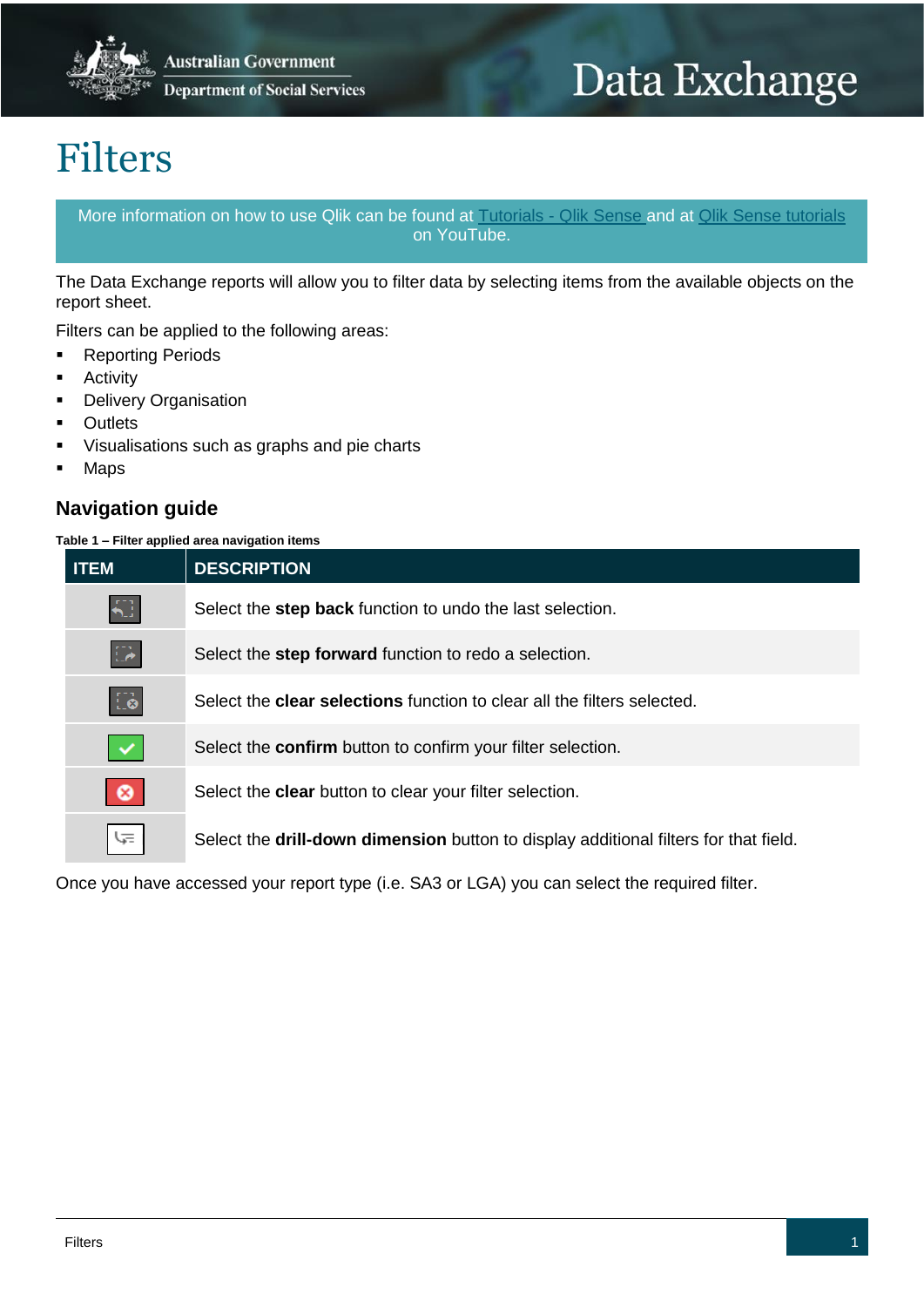## **Filter display area**

To see what filters you have applied to a report: refer to the **filters applied area** which is the ribbon located at the top left of the screen.

**Figure 1 – Filter applied area**



## **Applying filters**

## **1. Apply a filter**

Select the item that you wish to display:

**Figure 2 –Confirm and Clear filter icons**



Select  $\mathbf{I}$  to confirm this filter.

Select  $\bullet$  to clear your selection.

The sheet will automatically update and display the filtered items.

## **2. Change a filter**

To change the filter selection:

- Click on the previously chosen selection and the item will change from green to grey.
- Click on the new selection (if required).
- Select  $\mathbf{v}$  to confirm.

The sheet will update to reflect your selections.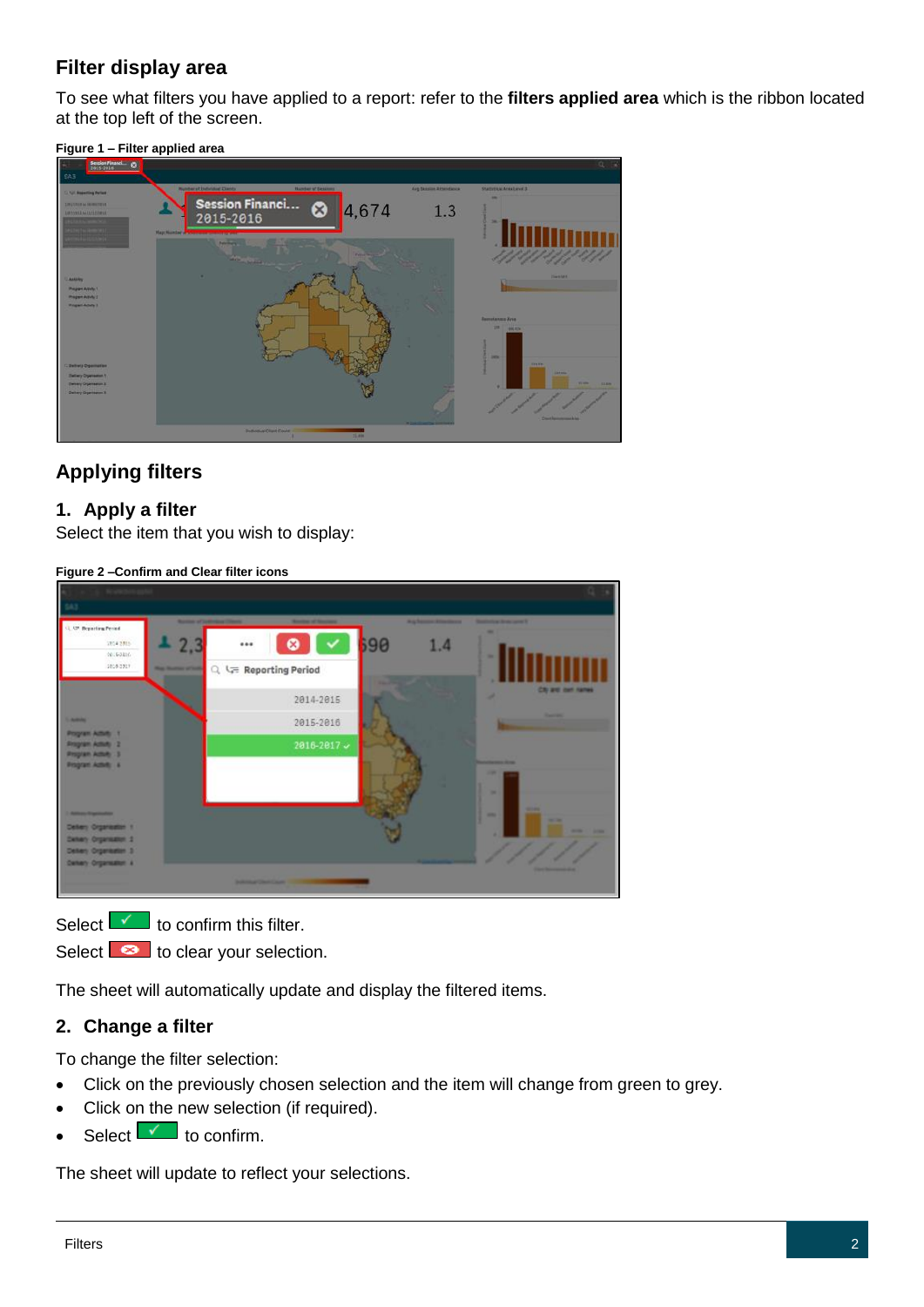**Figure 3 – SA3 sheet highlighting the selection of one reporting period**





#### **Figure 4 – Clear filter button**



## **Example of filters**

## **1. No filters selected**

The default is for no filters to be applied and is shown as **No selections applied**.

**Figure 5 – Filter applied area displaying no selections applied**



As you drill into the report additional filters can be applied.

## **2. Single filter**

This image (Figure 6) shows:

- 1. One reporting period selected (highlighted in green) even though three reporting periods are able to be selected.
- 2. This filter is then applied for this sheet and the remainder of the sheets. This filter remains in the Filter ribbon at the top of the screen.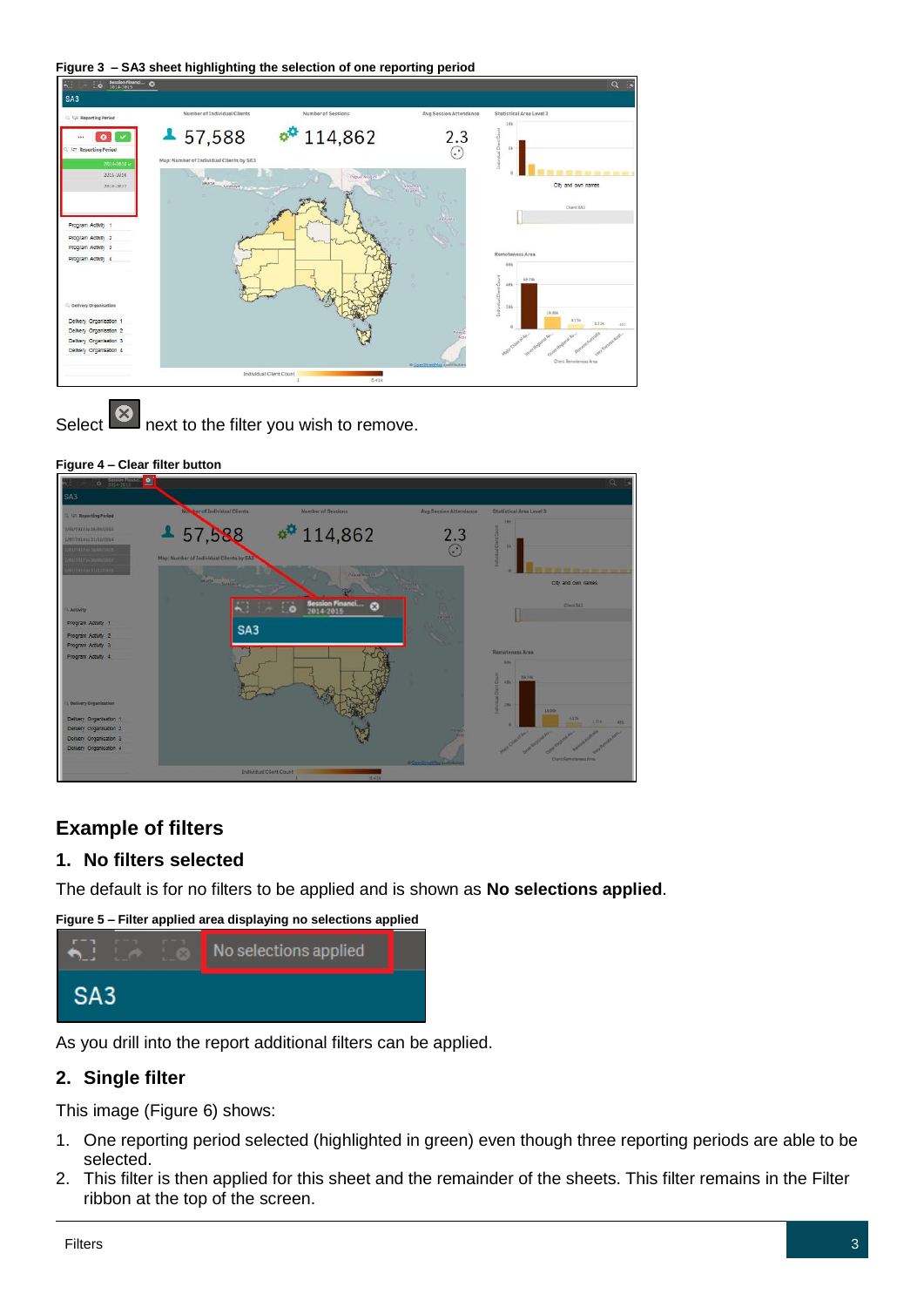**Figure 6 – Filter displaying reporting periods** 

| 2                    |                                     |  |
|----------------------|-------------------------------------|--|
| œ                    | <b>Session Financi</b><br>2016-2017 |  |
| ×                    |                                     |  |
| Q 누 Reporting Period |                                     |  |
|                      | 2014-2015                           |  |
|                      | 2015-2016                           |  |
|                      | 2016-2017 -                         |  |

## **3. Multiple filters**

Each time you add a filter this will be added to the Filter ribbon at the top of the screen.

For example, in this image (Figure 7) three filters have been applied. The report will show the results for:

**Figure 7 – Multiple filters displayed in the Filter applied area**



## **4. Drill-down dimension filters**

Some filter options also have drill-down dimension filters where when selected another set of filter options display under the original filter heading.

| $Q$ . Financial year                                        |                             |
|-------------------------------------------------------------|-----------------------------|
| 2017-2018                                                   |                             |
| 2016-2017                                                   |                             |
| 2815-2816                                                   |                             |
| $Q$ Client type                                             |                             |
| <b>Individual Client</b>                                    |                             |
| <b>Group Client</b>                                         |                             |
| Sunnort Derson                                              |                             |
| Program -> Activity<br>云                                    |                             |
| <b>DHHS Tasmania</b>                                        |                             |
| Disability Mental Health and Carers                         |                             |
| FaCS New South Wales                                        | Drill-down dimension filter |
| Families and Communities                                    |                             |
| Home Support and                                            |                             |
| Delivery Organisation -> Outlet                             |                             |
| 3 Bridges Community Limited                                 |                             |
| 139 CLUB LIMITED                                            |                             |
| A.C.T. Playgroups Association Inc.                          |                             |
| A1 Property Services SA Pty Ltd                             |                             |
| ABC Foundation Ltd.                                         | Selection filter            |
| Ability Inc                                                 |                             |
| ABIS Community Co-operative Society Limited                 |                             |
| Able Australia Services                                     |                             |
| Aboriginal & Islander Community Resource Agency Rockhampton |                             |